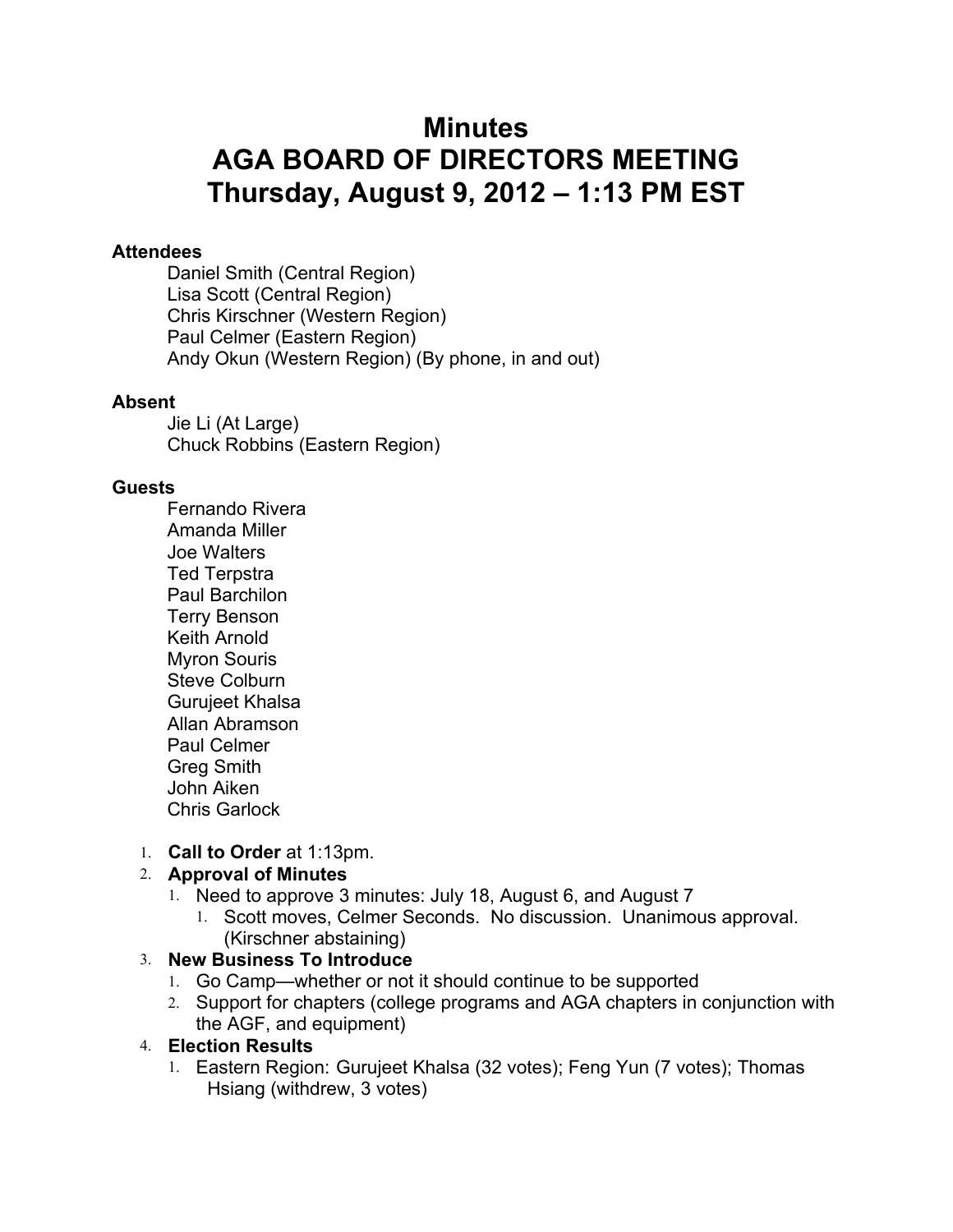- 2. Western Region:Steven Burrall (21 votes); Chris Kirschner (14 votes); Jeff Horn (3 votes)
- 3. Central Region: Robert Barber (14 votes); Lisa Scott (10 votes)
- 4. At Large: Edward Zhang (85 votes); Chuck Robbins (74 votes); Jie Li (65 votes); abstain (20 votes); Roy Laird (2 votes); Feng Yun (1 vote); Bob Bacon (1 vote)
- 5. Andy adds his congratulations and informs people that they will be informed about their duties and responsibilities in the coming weeks. Andy also thanks all outgoing board members.
- 6. Scott moves, Celmer seconds. Unanimous.
- 7. The Board welcomes Kirschner to the board.

## 5. **Board thanks to outgoing president**

1. Okun applauds Abramson for all the time, effort, and sincere work that he has put into the job over the last four years, particularly as the pro system is beginning. He also states that he and the board will continue to rely on his advice.

## 6. **President's Report**

- 1. No president's report because so much else going on. Some developments since the beginning of the Congress about which he will inform us.
	- 1. With the pro certification behind us, the board should convene a "lessons learned" committee to assess what went well and poorly for moving forward.

## 2. **Strong Player's Congress meeting**

- 1. How can strong players help the AGA?
- 2. Circuit-rider concept for clubs in areas that may not be able to hold tournaments. There was never money to send pros, but the strong players were receptive to this idea. All 7 attendees were willing. The volunteer coordinator (or chapters services) should move on this issue.
	- 1. Scott adds that from her travels clubs that have reached a critical mass are interested in this issue.
- 3. Pair Go
	- 1. Goal to increase number of women playing go and strength of women playing go. We should ask strong players to mentor top female players.

## 3. **Pro Meeting**

- 1. Feng Yun intends to raise specific issues for the Assembly meeting.
	- 1. Question: they are professionals, AGA members, they receive invitations to things like the Samsung Cup; the AGA has only set aside money for the two new pros.
		- 1. Response: We respect this view, but we are starting a new system and inspiring new people, and we would like to support the strongest new AGA-certified pros. This question will probably come up at the Assembly.
	- 2. Full accounting for the 2011 Congress. Abramson has promised access to all the numbers, although he does not see the point of this. Abramson thinks that the board acted appropriately,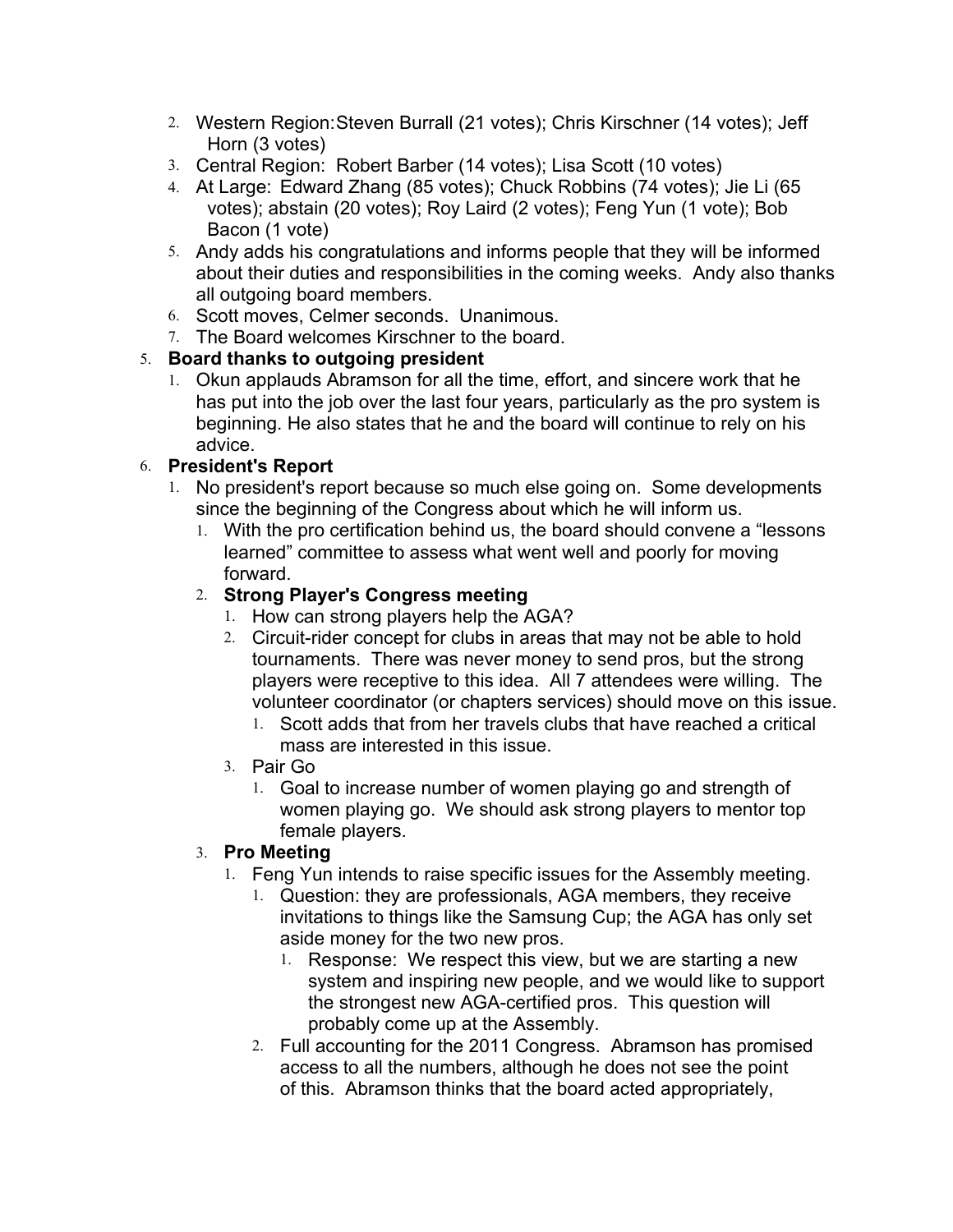specifically in taking over the finances following this Congress.

- 3. Formalize the pro meeting more at the Congress. We work with pros on an advance agenda, send invitations, take minutes, etc. Abramson agrees that this should happen moving forward.
- 4. Board action needed on a newly developed Professional issue
	- 1. Recommends that we develop and publish a formal policy on how pros are comped at the Congress moving forward.
- 5. Interesting four years. He is happy to have served his time. He is happy that new "seedlings" are taking root and that many new outcomes should blossom in the near future. The next 5-10 years should be extraordinary for the AGA.
- 6. Terry Benson suggests that the "lessons learned" should happen as soon as possible, while it is fresh in peoples' minds.

#### 7. **Secretary**

- 1. No secretary yet. Possible volunteers have voiced an interest, and the room is asked to make suggestions.
	- 1. Celmer suggests that Chuck Robbins has said that he is interested.
	- 2. Kirschner says that this is a personel matter of the highest order.
- 2. Smith has a two-part proposal:
	- 1. Smith suggests that we reduce the content of the minutes to the bare minimum (times, motions, votes, roll call). This will make approving minutes quicker.
	- 2. The extra content should be moved to an expanded press release or some other form of communication.
	- 3. Scott is worried that there may still be a bottleneck with approving anything longer than a paragraph
	- 4. Garlock: the EJ perspective is that the speed of getting out the basics is important, and we have been doing that well.
	- 5. Arnold: a reasonable secretary and chair should be able to get unofficial minutes quickly, but that the perception is that "this stuff never comes out," and he would rather have people argue about what really happened.
	- 6. Benson: He is on the long-form side of the minutes, because otherwise the history is just lost. This is more valuable than some timeliness.
	- 7. Greg Smith: Roberts Rules supports [Daniel] Smith's point. He has found that having the agenda as a list of motions helps a great deal with minutes.
	- 8. Kirschner: With the amount of change, he thinks that this discussion should be delayed until the new members are on the board. The new people should have an opportunity to way in.
	- 9. Scott moves to table. Celmer seconds. Unanimous.

## 3. **Go Camp**

1. Barchilon summarizes: we have had an ongoing issue connected in part to the volunteers running go camp, but we have also seen dynamic changes. We used to have 25 people, but when Karen Jordan left the numbers went down tremendously. We lost money twice, and would have lost this year except the organizers waived their pay. In 2011 the AGA agreed to not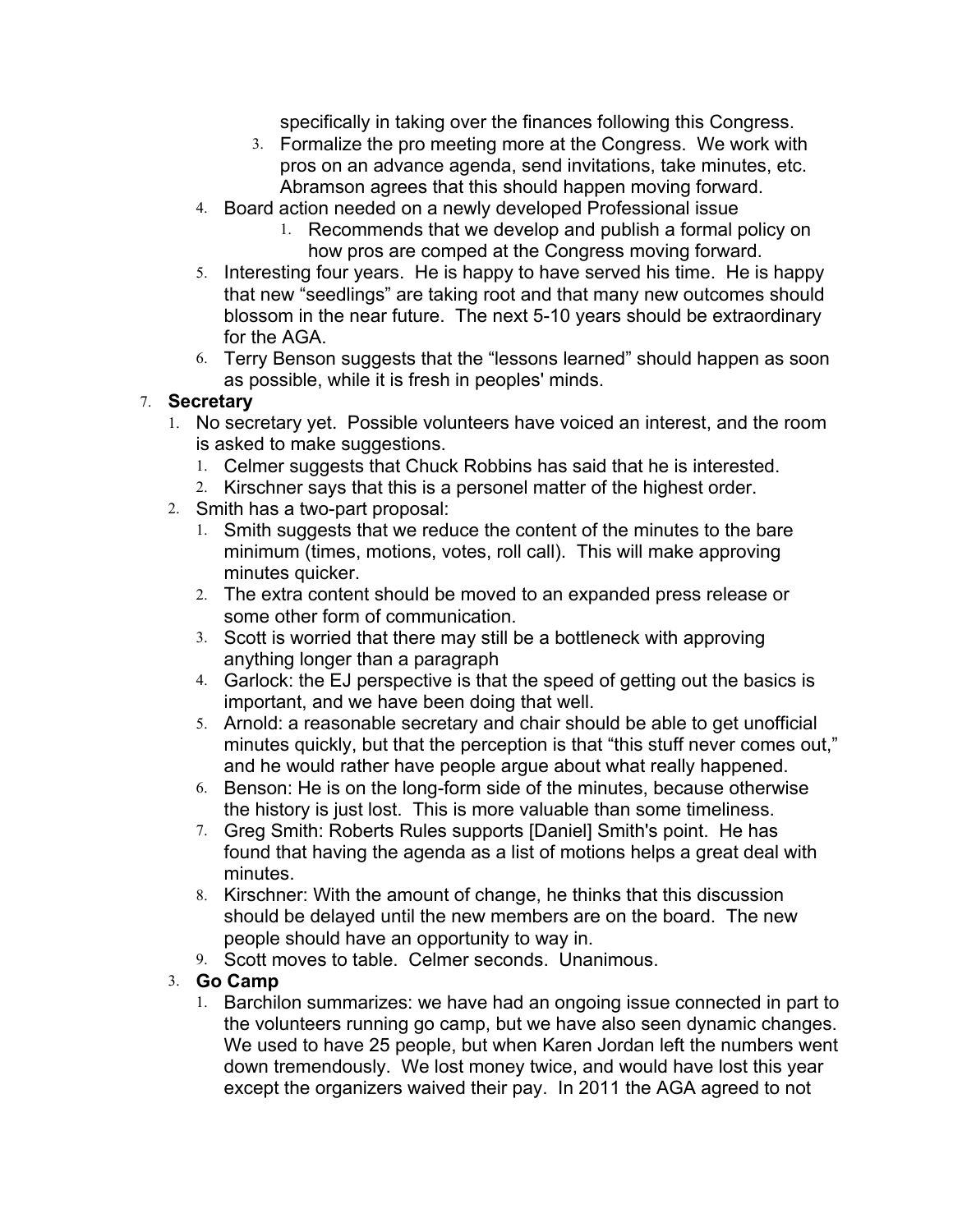cover a shortfall, Barchilon was concerned with the personal responsibility.

- 2. This year we just broke even, and the difference (the pay for the volunteers) could be made up by 2 children. It is clear that kids are coming to Congress, but it is difficult to get them to come to camp.
- 3. Organizers Discussion
	- 1. Rivera: Camp has lessons every day with a teacher for a specific set of kids, and it is a summer camp setting, as opposed to the go congress which is entirely different.
	- 2. Miller: There were more "camp" activities, and all the kids had a great time, and in this sense it can be run well and there could be more people. There were some factors that hurt this year:
		- 1. The management for the past 2 years was one issue.
		- 2. The location this year may have been one issue, since the airport was more expensive and difficult to get to. They are looking for a more central location.
	- 3. Smith asks if management issues have been addressed; Riviera, Miller, Abramson, and Scott agree. Evidence has been given to show this.
- 4. Abramson: we feared the worst going into this, particularly with the personal financial risk. The organizers were sure, worked hard, and made it happen. The difficulty is the arrangement with the facility and the drop dead date. A few people showed up at the last minute and it became easier.
	- 1. Situation as he sees it: The Congress will be in Seattle, but the directors wish to do it in the East. It could be a time other than the week before Congress.
	- 2. The AGA may not be ready to assume financial responsibility, but we can do more to promote the camp and help in PR, etc.
- 5. Kirschner: thinking in terms of Congress development experience; the solution is a drop dead date that is firm, including compensation.
	- 1. This was the hope of the organizers.
	- 2. We may have to actually cancel a Congress is the date is not met.
- 6. Abrmason: some people are fine at the deadline and drop out later.
	- 1. Kirschner says that usually the late drops have been met by the late adds. After the level has been met, then there is an acceptable risk.
- 7. Arnold: Of the 10 kids, how many stayed for the Congress?
	- 1. Miller and Riviera: 6 stayed for the Congress.
	- 2. The issue should be publicized: there is an issue, we want to move forward; this should be publicized to chapters. He would be willing to consider helping with space and having the Baltimore Go Club provide some financial buffer.
- 8. Walters: Camps should continue as much as possible. Potential pledge fund where AGA members can contribute in case expenses cannot be covered. The pledge would be returned if it is not needed.
- 9. Kirschner: Another source of support would be chapters who have funds in the AGA from running the Go Congress.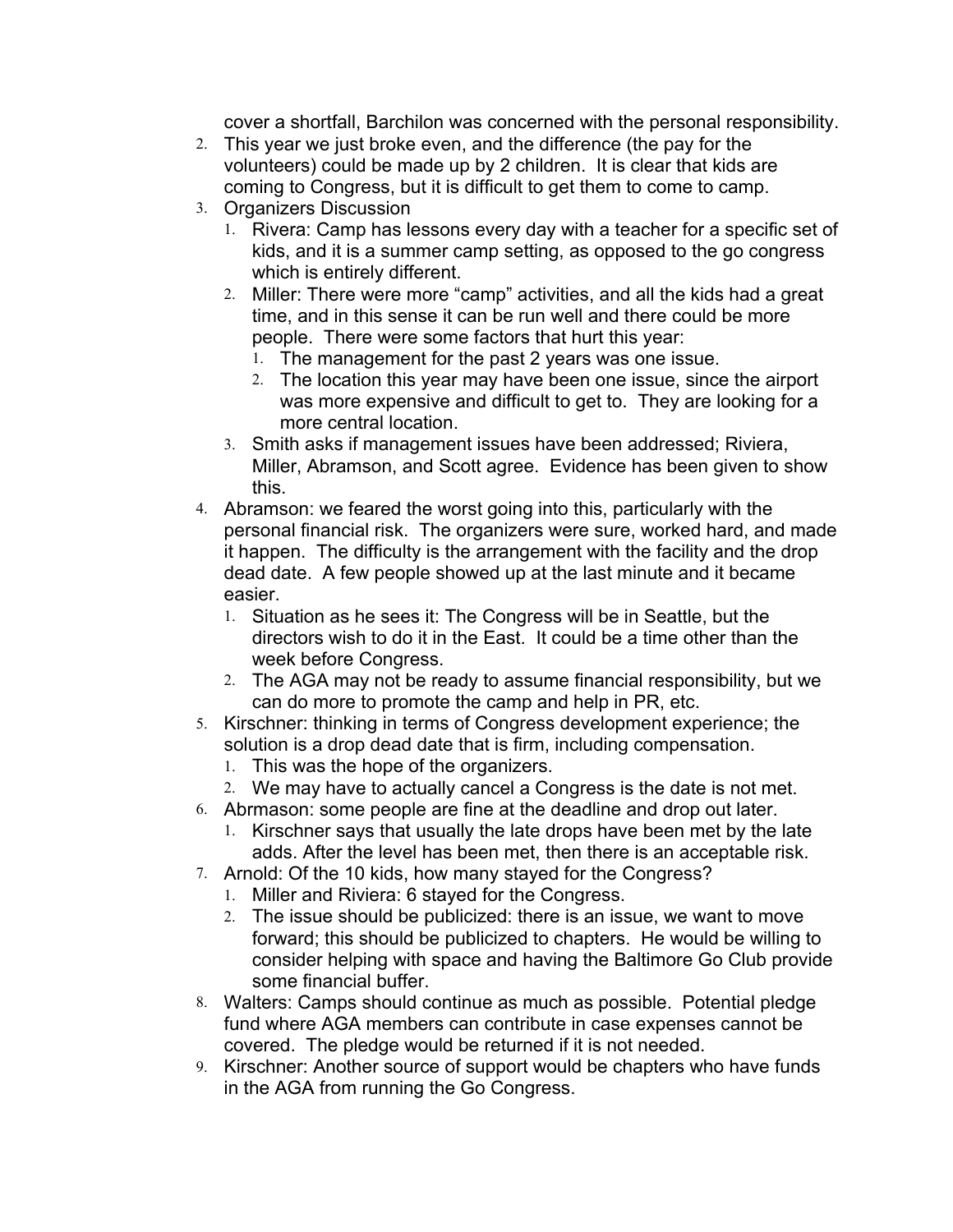- 10. Barchilon: The Congress is regional (drawing more from the region surrounding than event, although some from the whole country)
	- 1. With a camp on the East Coast, and a Congress on the west coast, the camp may actually provide a great alternative cost-wise.
	- 2. Camp can be advertised as a place to learn more, play more at Congress.
- 11. Kirschner: The board should form a committee to work with the Camp directors.
	- 1. Motion: That a committee be formed to work with the go camp directors to find financial security. Moved by Kirschner, Seconded by Scott. Unanimous.

## 4. **College Programs**

- 1. Barchilon: Issue is that AGA dropped support for AGF college programs a few years ago.
	- 1. The AGF sends free equipment to K-12, the AGF/AGA (AGA-funded) used to send matching funds (up to \$50-\$100) to help with equipment.
	- 2. Support was dropped a few years ago under the argument that there was not funds. This should be revisited because of the demographics changes that we have been seeing recently.
- 2. Scott says she does think that this would make a major difference for college clubs, many of whom struggle to get equipment in their first few years.
- 3. Abramson says he and the board at the time were responsible for dropping the program. He says that it was more priorities over funds.
	- 1. Scott says that helping college-aged kids gets a different kind of go player/volunteer than K-12 support.
	- 2. Okun says that some of the Collegiate League is at Congress, some are doing the Surrounding Game, and some college clubs have been incredibly productive. We should ask the Collegiate League what they would need.
	- 3. Khalsa: The college clubs benefit far beyond the college—there are bigger benefits to the community as a whole.
	- 4. Barchilon: The Collegiate League likes idea, agrees many schools don't know about it. They went from 4-12 clubs that they knew about just in the time that Cole Pruitt has been doing it. We should affiliate the AGA and AGF with this. Less a financial than a symbolic/ philosophical issue.
	- 5. Colburn: If we work with AHS and Collegiate Go League, they go from high school to colleges, and we can work with them from high school through being a key AGA volunteer.
- 4. This topic will be added to the next meeting as Old Business

## 8. **AGA Website**

1. It has been launched. Garlock would like to thank the board for their patience, most of the work was behind the scenes, but the architecture is wonderful. He would like to again thank the board, and say that the website is working well.